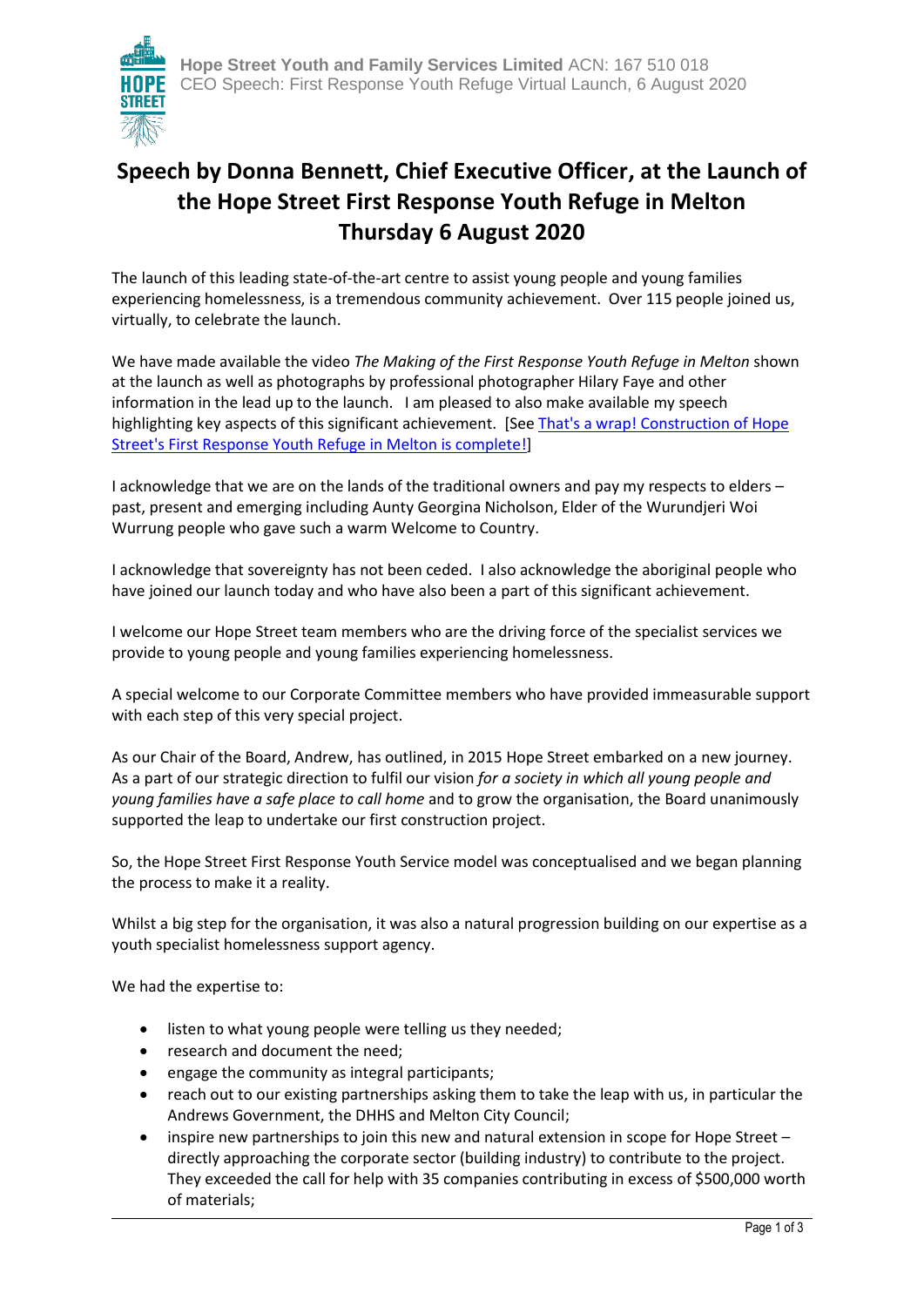

- reach out to existing and new Philanthropic partners a number contributing to the capital;
- rigorously manage the process; and
- understand our limits and value the expertise of others. Engaging and learning from professionals with specialist knowledge and experience in the construction industry.

In particular, the team of experts forming the Project Control Group or providing key services and comfort throughout the trials and tribulations of the project (some services were also in kind):

- DHHS;
- Melton City Council;
- Prowse Quantity Surveyors;
- HWL Ebsworth Lawyers; and
- Brand Architects who went above and beyond throughout the project.

The First Response Youth Service project was much more than a capital project for Hope Street. With virtually no purpose-built youth refuges in the history of youth refuges in Victoria – as many are retrofitted residential homes or other buildings – this project was a major opportunity for Hope Street to integrate our youth-focused service delivery and practice knowledge and expertise with the design.

Finally, we had an opportunity to design a space/environment that will enhance and assist with young people's recovery from trauma and that will enable our program teams to excel in their practice supporting young people.

Brand Architects created an outstanding design of the centre incorporating key elements to achieve this. Elements that have created a space that is:

- secure (passive and non-passive);
- safe:
- promoting connectedness and emotional comfort;
- welcoming/nurturing; and
- much more.

This has been achieved with:

- lots of windows for lots of natural light and to see what and who at all times;
- using timber internally;
- different shapes and textures with walls;
- creating internal and external open spaces;
- creating small seating/reflection areas;
- having an ensuite attached to each bedroom;
- installation of duress alarms in each young person's bedroom; and
- much more.

A key requirement was also that the centre not look institutionalised – also achieved with the design and materials used.

The design also includes a separate building as the service delivery hub of the centre, enabling the integration of internal programs as well as external consultants and practitioners. A space designed to enhance young people's access to specialist services and to enhance the First Response Youth